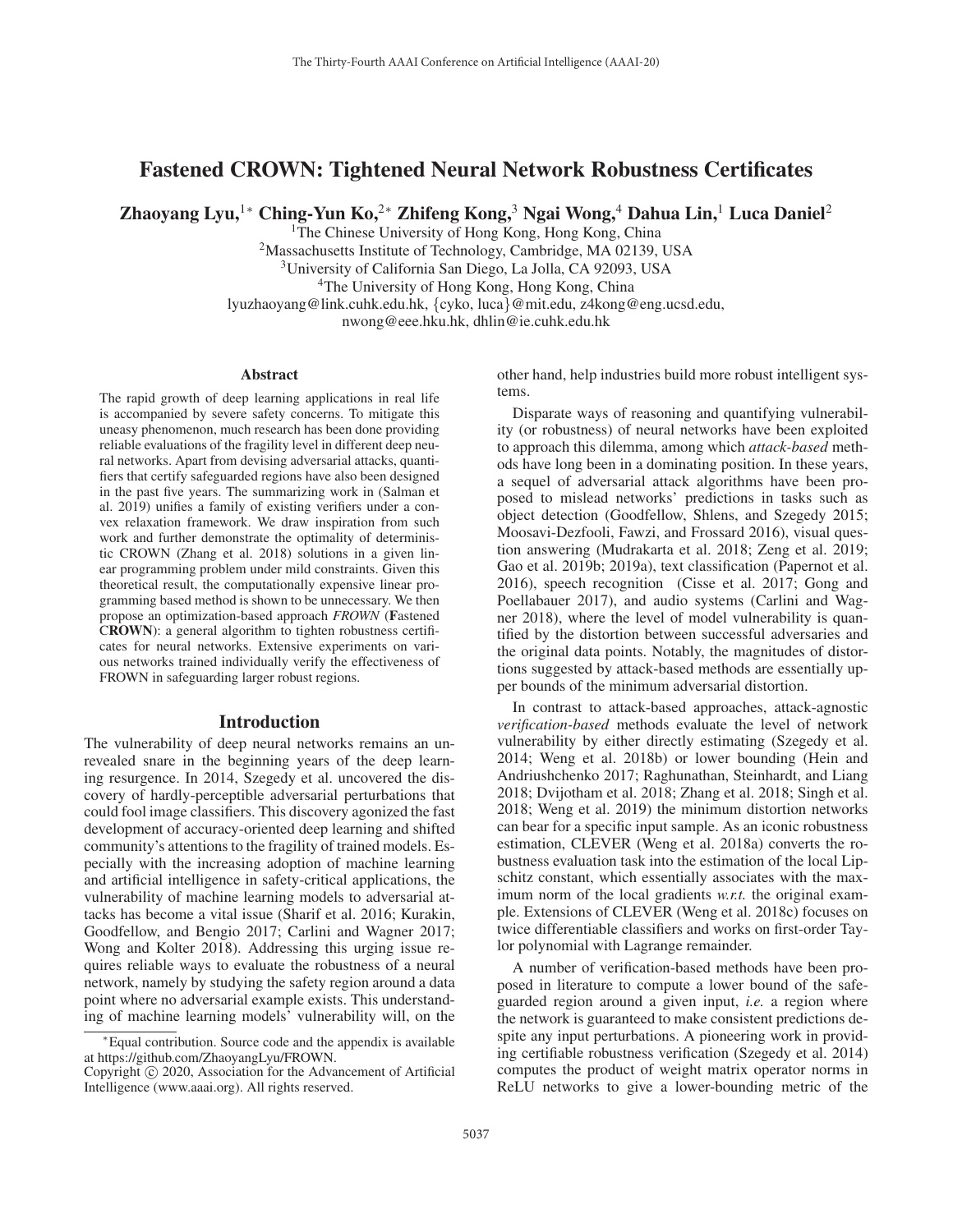Table 1: List of Notations

| Notation                                         | Definition                                                                                | Notation                        | Definition                             | Notation                              | Definition                                                                                |
|--------------------------------------------------|-------------------------------------------------------------------------------------------|---------------------------------|----------------------------------------|---------------------------------------|-------------------------------------------------------------------------------------------|
| $F: \mathbb{R}^n \to \mathbb{R}^t$               | neural network classifier                                                                 | $\mathbf{x}_0 \in \mathbb{R}^n$ | original input                         | $\mathbf{x} \in \mathbb{R}^n$         | perturbed input                                                                           |
| $\boldsymbol{n}$                                 | input size                                                                                | $\mathbf{a}^{(k)}$              | the hidden state of the $k$ -th layer  | $\mathbf{z}^{(k)}$                    | the pre-activation of the $k$ -th layer                                                   |
| $n_k$                                            | number of neurons in layer $k$                                                            | [K]                             | set $\{1, 2, \cdots, K\}$              | $\mathbb{B}_p(\mathbf{x}_0,\epsilon)$ | $\left\{\mathbf{x} \mid \left\ \mathbf{x} - \mathbf{x}_0\right\ _p \leq \epsilon\right\}$ |
|                                                  | $F_i^L(\mathbf{x}) : \mathbb{R}^n \to \mathbb{R}$ linear lower bound of $F_j(\mathbf{x})$ | $\gamma_i^{(k)L}$               | global lower bound of $z_i^{(k)}$      | $l \preccurlyeq z \preccurlyeq u$     | $1_r \leq \mathbf{z}_r \leq \mathbf{u}_r$                                                 |
| $F_i^U(\mathbf{x}): \mathbb{R}^n \to \mathbb{R}$ | linear upper bound of $F_i(\mathbf{x})$                                                   | $\gamma_i^{(k)U}$               | global upper bound of $z_i^{(k)}$      |                                       | $\forall r \in [s], \mathbf{l}, \mathbf{z}, \mathbf{u} \in \mathbb{R}^s$                  |
| $s^{[k-1]}U$                                     | set $\{s^{(1)U}, \ldots, s^{(k-1)U}\}\$                                                   | $t^{[k-1]U}$                    | set $\{t^{(1)U}, \ldots, t^{(k-1)U}\}$ | $neg(\mathbf{x}) =$                   | $\mathbf{x}$ , if $\mathbf{x} \leq 0$ ;                                                   |
| $s^{[k-1]L}$                                     | set $\{s^{(1)L}, \ldots, s^{(k-1)L}\}\$                                                   | $t^{[k-1]L}$                    | set $\{t^{(1)L}, \ldots, t^{(k-1)L}\}$ |                                       | 0, otherwise.                                                                             |
| $a^{[k]}$                                        | set $\{a^{(1)}, a^{(2)}, , a^{(k)}\}$                                                     | $\mathbf{z}^{[k]}$              | set $\{z^{(1)}, z^{(2)}, , z^{(k)}\}$  | $\sigma$                              | ReLU/Sigmoid/Tanh activation                                                              |

minimum distortion. However, this certificate method was shown to be generally too conservative to be useful (Hein and Andriushchenko 2017; Weng et al. 2018b). Later, tighter bounds have also been provided for continuouslydifferentiable shallow networks by utilizing local Lipschitz constants of the network (Hein and Andriushchenko 2017). Then, for the first time, the formal verification problem is reduced from a mixed integer linear programming (MILP) problem to a linear programming (LP) problem when dealing with  $l_{\infty}$ -norm box constraints (Wong and Kolter 2018). Its concurrent works include Fast-Lin (Weng et al. 2018b), which analytically calculates bounds for perturbed samples in given regions and finds the largest certifiable region for ReLU networks through binary search. Fast-Lin is further generalized for multilayer perceptrons with general activation functions in CROWN (Zhang et al. 2018). Recently, Salman et al. conclude a general framework for a genre of convex relaxed optimization problems and demonstrate existing approaches to be special cases of their proposal. Notably, although Wong and Kolter propose to verify the robustness for ReLU network by the use of LP, a feasible dual solution is instead used in practice to avoid any actual use of LP solvers. Comparatively, Salman et al. experiment with more than one linear function to bound nonlinear activations (*e.g.* 2 lower-bounding functions for ReLU act.) and stick to LP solvers.

Certifiable robustness lower bounds are especially vital in safety-critical scenarios (*e.g.* autonomous driving car) since any miss-classification can be lethal. However, albeit being useful, new challenges with these certifiable quantifiers arise. There are, in most cases, non-negligible gaps between the certified lower and upper bounds of the minimum distortion. This inconsistency in the quantification questions diminishes the use of these state-of-the-art robustness evaluation approaches.

In this article, we stay in line with the previous sequel of works that focus on linear bounds and provide two major contributions:

- 1. We prove that if we limit the constraint relaxation to be exactly one linear bound in each direction (upper and lower) in the LP-based method, the results provided by CROWN are optimal. Therefore the costly LP solving process is unnecessary under this relaxation.
- 2. We propose a general optimization framework that we name *FROWN* (Fastened CROWN) for tightening the certifiable regions guaranteed by CROWN, which is also

theoretically applicable to tighten convolutional neural network certificate CNN-Cert (Boopathy et al. 2019) and recurrent neural network certificate POPQORN (Ko et al. 2019).

### Backgrounds

This section summarizes the most relevant backgrounds of our proposals. Specifically, LP formulation (Salman et al. 2019) is summarized, together with the seminal work of Fast-Lin (Weng et al. 2018b) and CROWN (Zhang et al. 2018) (generalized Fast-Lin). We first begin by giving the definition of an m-layer neural network:

**Definitions.** Given a trained  $m$ -layer perceptron  $F$ , we denote the hidden unit, weight matrix, bias, and pre-activation unit of the k-th layer ( $k \in [m]$ ) as  $\mathbf{a}^{(k)}$ ,  $\mathbf{W}^{(k)}$ ,  $\mathbf{b}^{(k)}$ , and  $\mathbf{z}^{(k)}$ , respectively. Hence,  $\mathbf{z}^{(k)} = \mathbf{W}^{(k)} \mathbf{a}^{(k-1)} + \mathbf{b}^{(k)}$ ,  $\mathbf{a}^{(k)} =$  $\sigma(\mathbf{z}^{(k)})$ , where  $\mathbf{a}^0 = \mathbf{x}_0 \in \mathbb{R}^n$  is the original input and  $F(\mathbf{x}) = \mathbf{z}^{(m)}$  is the network output. Denoting the number of neurons as  $n_k$  for the k-th layer, implies that  $\mathbf{a}^{(k)}, \mathbf{z}^{(k)}, \mathbf{b}^{(k)} \in \mathbb{R}^{n_k}$  and  $\mathbf{W}^{(k)} \in \mathbb{R}^{n_k \times n_{k-1}}$ , for  $k \in [m]$ . Furthermore, we use square brackets in the superscripts to group a set of variables (*e.g.*  $\mathbf{a}^{[m]}$  denotes the set of variables  $\{a^{(1)}, a^{(2)}, ..., a^{(m)}\}$  and  $z^{[m]}$  denotes the set of variables  $\{z^{(1)}, z^{(2)}, ..., z^{(m)}\}$ ). Table 1 summarizes all the notations we use in this paper.

When quantifying the robustness of the  $m$ -layer neural network, one essentially wants to know 1) how far the network output will deviate when the input is perturbed with distortions of a certain magnitude and 2) the critical point in terms of distortion magnitudes, beyond which the deviation might alter the model prediction. If we let  $\mathbf{x} \in \mathbb{R}^n$  denote the perturbed input of  $x_0$  (class i) within an  $\epsilon$ -bounded  $l_p$ ball (*i.e.*,  $\mathbf{x} \in \mathbb{B}_p(\mathbf{x}_0, \epsilon)$ , or  $\|\mathbf{x} - \mathbf{x}_0\|_p \leq \epsilon$ ), the task of robustness analysis for this network intrinsically involves the comparison between the *i*-th network output  $F_i(\mathbf{x})$  and other outputs  $F_{j\neq i}(\mathbf{x})$ . In practice, one can translate the original problem to the problem of deriving a lower bound of  $F_i(\mathbf{x})$ and upper bounds of  $F_{j\neq i}(\mathbf{x})$  for perturbed inputs within the  $l_p$ -norm ball. With such quantifier, network F is guaranteed to make consistent predictions within the  $l_p$ -norm ball if the lower bound of the original class output is always larger than the upper bounds of all other classes' outputs.

We summarize below the LP problem (Salman et al. 2019) to solve the lower bound of  $F_i(\mathbf{x})$ . The LP problem for the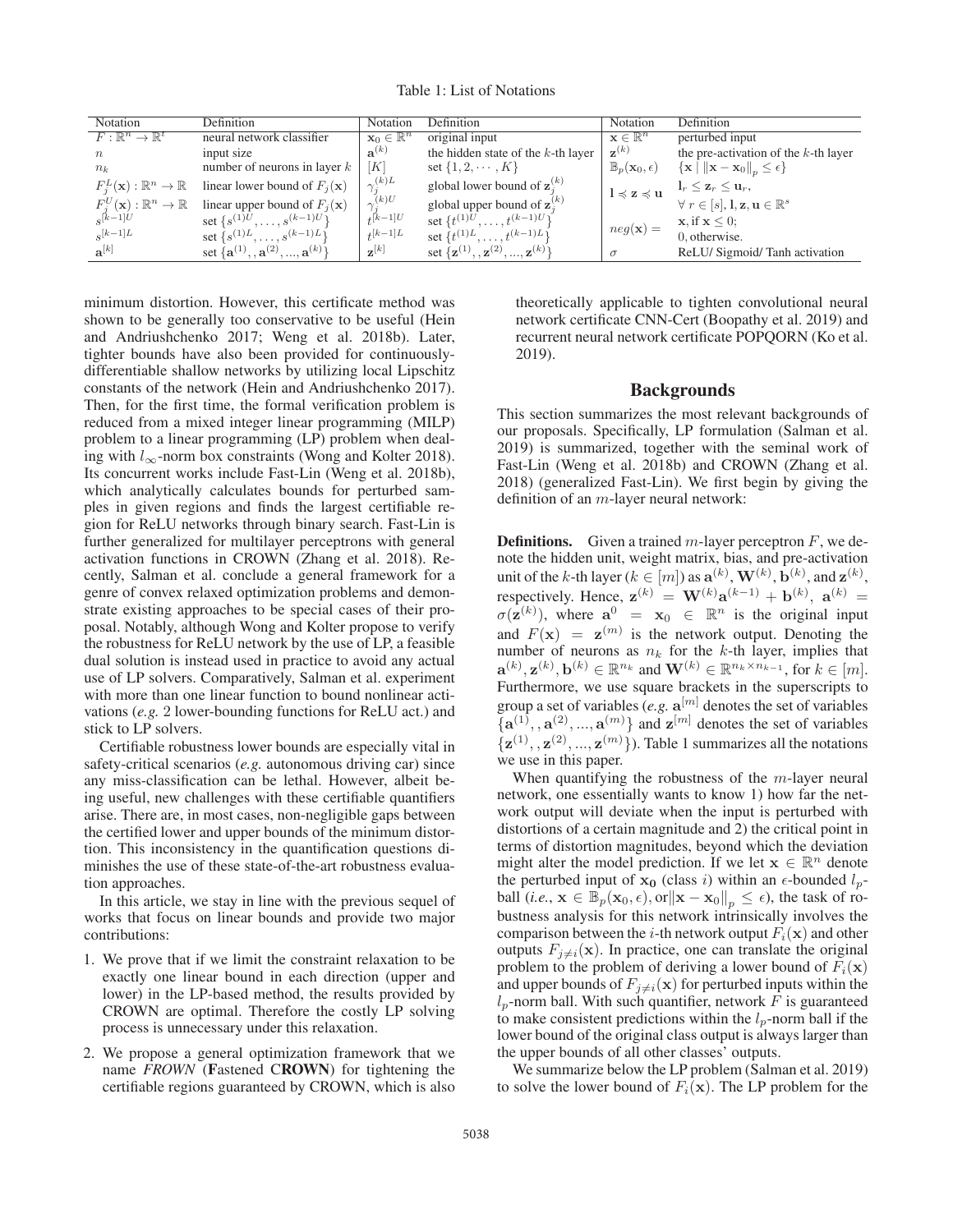upper bound of  $F_{i\neq i}(\mathbf{x})$  can be similarly derived.

The LP problem. The optimization problem for solving the lower bound of  $F_i(\mathbf{x}) = \mathbf{z}_i^{(m)} = \mathbf{W}_{i,:}^{(m)} \mathbf{a}^{(m-1)} + \mathbf{b}_i^{(m)}$ reads:

$$
\min_{\mathbf{a}^{(0)} \in \mathbb{B}_p(x_0, \epsilon), \mathbf{a}^{[m-1]}, \mathbf{z}^{[m-1]}} \mathbf{W}_{i,:}^{(m)} \mathbf{a}^{(m-1)} + \mathbf{b}_i^{(m)} \quad (1)
$$
\n
$$
\text{s.t. } \begin{cases} \mathbf{z}^{(k)} = \mathbf{W}^{(k)} \mathbf{a}^{(k-1)} + \mathbf{b}^{(k)}, \forall \ k \in [m-1], \\ \mathbf{a}^{(k)} = \sigma(\mathbf{z}^{(k)}), \forall \ k \in [m-1]. \end{cases}
$$

The optimization problem for upper bounds can be readily obtained by replacing the "min" operation by "max". Then, the nonlinear constraint in (1) is lifted with linear relaxations. Specifically, suppose the lower and upper bounds of the pre-activation units  $z^{[m-1]}$  are known, namely, for k from 1 to  $m - 1$ , as a result  $\mathbf{l}^{(k)}$  and  $\mathbf{u}^{(k)}$  satisfy

$$
\mathbf{l}^{(k)} \preccurlyeq \mathbf{z}^{(k)} \preccurlyeq \mathbf{u}^{(k)},\tag{2}
$$

and therefore every element  $\sigma(\mathbf{z}_i^{(k)})$  of the nonlinear activation  $\sigma(\mathbf{z}^{(k)})$  in constraint (1) can be bounded by linear functions:

$$
h_i^{(k)L}(\mathbf{z}_i^{(k)}) \le \sigma(\mathbf{z}_i^{(k)}) \le h_i^{(k)U}(\mathbf{z}_i^{(k)}), \forall \mathbf{z}_i^{(k)} \in [\mathbf{l}_i^{(k)}, \mathbf{u}_i^{(k)}],
$$
\n(3)

for  $i \in [n_k]$ . The existence of linear bounding functions in (3) is guaranteed since  $z_i^{(k)}$  is bounded and compactness is a continuous invariant within any interval. For example, the following are bounding functions:  $h_i^{(k)L}(\mathbf{z}^{(k)}_i) \; = \; \min_{z^{(k)}_i \in [\mathbf{l}^{(k)}_i, \mathbf{u}^{(k)}_i]} (\sigma(\mathbf{z}^{(k)}_i)), h_i^{(k)U}(\mathbf{z}^{(k)}_i) \; =$  $\max_{\mathbf{z}_i^{(k)} \in [I_i^{(k)}, \mathbf{u}_i^{(k)}]} (\sigma(\mathbf{z}_i^{(k)}))$ .  $h_i^{(k)L}$  and  $h_i^{(k)U}$  can also be taken as the pointwise supremum and infimum of several linear functions, respectively, which is equivalent to using multiple linear constraints. In practice, Salman et al. use linear functions characterized by slopes and intercepts:

$$
h_i^{(k)L}(\mathbf{z}_i^{(k)}) = s_i^{(k)L}\mathbf{z}_i^{(k)} + t_i^{(k)L},
$$
  
\n
$$
h_i^{(k)U}(\mathbf{z}_i^{(k)}) = s_i^{(k)U}\mathbf{z}_i^{(k)} + t_i^{(k)U}.
$$
\n(4)

The optimization problem can therefore be relaxed to an LPalike problem $\cdot$ :

$$
\min_{\mathbf{a}^{(0)} \in \mathbb{B}_p(x_0, \epsilon), \mathbf{a}^{[m-1]}, \mathbf{z}^{[m-1]}} \mathbf{W}_{i,:}^{(m)} \mathbf{a}^{(m-1)} + \mathbf{b}_i^{(m)}
$$
(5)  
s.t. 
$$
\begin{cases} \mathbf{z}^{(k)} = \mathbf{W}^{(k)} \mathbf{a}^{(k-1)} + \mathbf{b}^{(k)}, \forall k \in [m-1],\\ h^{(k)L}(\mathbf{z}^{(k)}) \preccurlyeq \mathbf{a}^{(k)} \preccurlyeq h^{(k)U}(\mathbf{z}^{(k)}), \forall k \in [m-1],\\ l^{(k)} \preccurlyeq \mathbf{z}^k \preccurlyeq \mathbf{u}^{(k)}, \forall k \in [m-1]. \end{cases}
$$

Recalling that with the optimization formed as in Problem (5), one is essentially optimizing for the lower (or upper) output bounds of the network (the pre-activation of the  $m$ -th layer), whereas these build upon the assumption that the preactivation bounds are known as Equation (2). To satisfy this

assumption, one actually only needs to substitute the layer index  $m$  in Problem (5) with the corresponding intermediate layer's index. In practice, one can recursively solve LP problems from the second layer to the  $m$ -th layer to obtain the pre-activation bounds for all layers. In this process, the pre-activation bounds computed in a layer also constitute the optimization constraint for the next to-be-solved optimization problem for the next layer's pre-activation. See details of this LP-based method in Appendix Section A.3.

CROWN Solutions. Here we briefly walk through the derivation of Fast-Lin (Weng et al. 2018b) and CROWN (Zhang et al. 2018), whose procedures are essentially the same except for activation-specific bounding rules adopted. The first steps include bounding  $z_i^{(k)}$ ,  $k \in [m]$ <sup>2</sup>.

$$
\mathbf{z}_{i}^{(k)} = \sum_{j=1}^{n_{k-1}} \mathbf{W}_{i,j}^{(k)} \sigma(\mathbf{z}_{j}^{(k-1)}) + \mathbf{b}_{i}^{(k)},
$$
(6)

$$
\geq \sum_{j=1}^{n_{k-2}} \tilde{\mathbf{W}}_{i,j}^{(k-1)} \sigma(\mathbf{z}_{j}^{(k-2)}) + \tilde{\mathbf{b}}_{i}^{(k-1)},\qquad(7)
$$

where  $neg(\mathbf{x}) = \mathbf{x}$ , if  $\mathbf{x} \leq 0$ ;  $neg(\mathbf{x}) = 0$ , otherwise. And  $\tilde{\mathbf{W}}_{i,j}^{(k-1)}$  = [relu( $\mathbf{W}_{i,:}^{(k)}$ ) ⊙  $(s^{(k-1)L})^{\top}$  + neg( $\mathbf{W}_{i,:}^{(k)}$ ) ⊙  $(s^{(k-1)U})^{\top}|\mathbf{W}^{(k-1)}_{:,j}, \quad \tilde{\mathbf{b}}^{(k-1)}_i = [relu(\mathbf{W}_{i,:}^{(k)}) \quad \odot$  $(s^{(k-1)L})^{\top}$  +  $neg(\mathbf{W}_{i,:}^{(k)})$  ⊙  $(s^{(k-1)U})^{\top}$ **b** $^{(k-1)}$  +  $relu(\mathbf{W}_{i,:}^{(k)})t^{(k-1)L} + neg(\mathbf{W}_{i,:}^{(k)})t^{(k-1)U} + \mathbf{b}_{i}^{(k)},$  where  $\odot$  denotes element-wise products. As Equations (6) and (7) are in similar forms, the above procedures can be repeated until all the nonlinearities in  $k - 1$  layers are unwrapped by linear bounding functions and  $z_i^{(k)}$  is upper bounded by  $\sum_{j=1}^n \tilde{\mathbf{W}}_{i,j}^{(1)} \mathbf{x}_j + \tilde{\mathbf{b}}_i^{(1)}$ , where  $\tilde{\mathbf{W}}_{i,j}^{(1)}$  and  $\tilde{\mathbf{b}}_i^{(1)}$  are similarly defined as shown above. Taking the dual form of the bound then yields the closed-form bound  $\gamma_i^L$  that satisfies

$$
\mathbf{z}_{i}^{(k)} \geq \gamma_{i}^{(k)L} := \tilde{\mathbf{W}}_{i,:}^{(1)} \mathbf{x}_{0} - \epsilon \|\tilde{\mathbf{W}}_{i,:}^{(1)}\|_{q} + \tilde{\mathbf{b}}_{i}^{(1)}, \quad (8)
$$

 $\forall x \in \mathbb{B}_p(\mathbf{x}_0, \epsilon)$ , where  $1/p + 1/q = 1$ . Although the steps above are used to derive the closed-form lower bound, the closed-form upper bound  $\gamma_i^{(k)U}$  can be similarly derived. To quantify the robustness for an  $m$ -layer neural network, one needs to recursively adopt formulas in Equation (8) to calculate the bounds of pre-activation<sup>3</sup>  $\mathbf{z}^{(k)}$ , for  $k = 2, \ldots, m$ . These bounds, as will be explained in more details later, confine the feasible set for choosing bounding linear functions in Equation (4). Notably, lower bound  $\gamma_i^{(k)L}$  and upper bound  $\gamma_i^{(k)U}$  are implicitly reliant to slopes of bounding lines in previous layers  $s^{[k-1]U}$  =  ${s^{(1)U}, \ldots, s^{(k-1)U}}$ ,  $s^{[k-1]L} = {s^{(1)L}, \ldots, s^{(k-1)L}}$  and

<sup>&</sup>lt;sup>1</sup>The optimization problem turns to a strict LP problem only when we have  $p = \infty$  or 1 that makes the feasible set a polyhedron. However we coarsely denote all the cases in general as LP problems since all the constraints are now linear in the variables.

 $2$ Similar to the discussion in the LP-based method above, the bounds computed are exactly network output bounds when  $k =$ m; whereas  $k \neq m$  gives the pre-activation bounds to fulfill the assumption in Inequality (2).

 $3\mathbf{z}^{(1)}$  is deterministically computed by the input and  $\mathbf{z}^{(m)} =$  $F(\mathbf{x})$  is the output bound.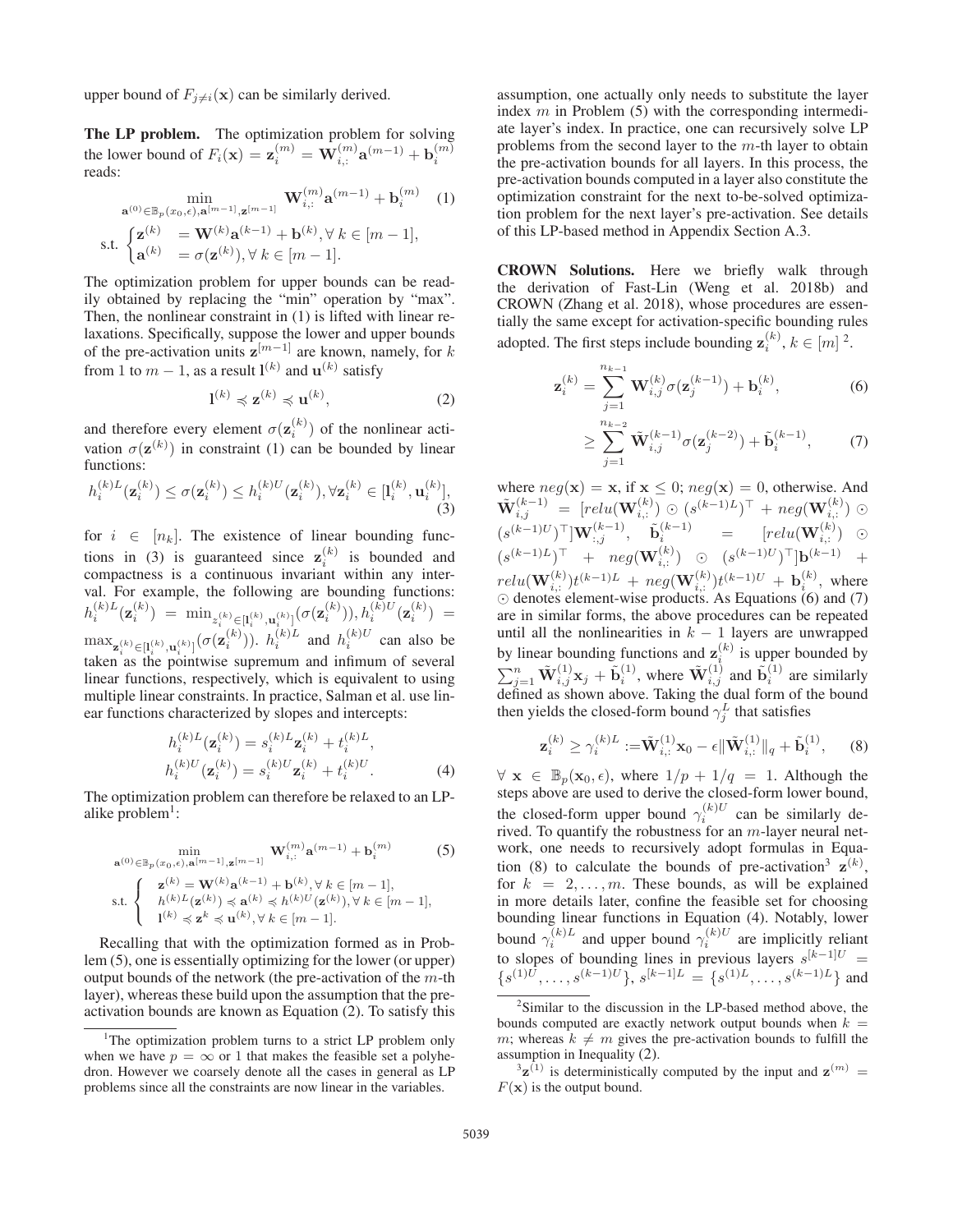their intercepts  $t^{[k-1]U} = \{t^{(1)U}, \ldots, t^{(k-1)U}\}, t^{[k-1]L}$  $\{t^{(1)L}, \ldots, t^{(k-1)L}\}\.$  A major difference that distinguishes CROWN from our contributions in the following sections is its deterministic rules of choosing upper/lower-bounding lines. The readers are referred to the literature (Zhang et al. 2018) or Sections A.2 and A.4 in the appendix for more details of CROWN.

# Relation Between the LP Problem and CROWN Solutions

Now we discuss the relationship between the LP problem formulation and CROWN. A key conclusion is that: CROWN is not only a dual feasible solution of the presented LP problem as discussed by Salman et al., it gives the optimal solution under mild constraints.

Before introducing the optimality of CROWN solutions under the LP framework, we define an important condition in the computation process of CROWN as below:

**Condition 1** *Self-consistency. Suppose*  $\{\tilde{s}^{[v-1]U}, \tilde{s}^{[v-1]L},\}$  $\{\tilde{t}^{[v-1]U}, \tilde{t}^{[v-1]L}\}$  are used to calculate  $\gamma_i^{(v)L}$  and  $\gamma_i^{(v)U}$ ,  $\{\hat{s}^{[k-1]U}, \hat{s}^{[k-1]L}, \hat{t}^{[k-1]U}, \hat{t}^{[k-1]L}\}$  are used to calculate  $\hat{\gamma}_j^{(k)L}$  and  $\gamma_j^{(k)U}$ , then the following condition holds,

$$
\begin{aligned} \hat{s}^{[v-1]U} &= \hat{s}^{[v-1]U}, \tilde{s}^{[v-1]L} = \hat{s}^{[v-1]L}, \\ \hat{t}^{[v-1]U} &= \hat{t}^{[v-1]U}, \ \tilde{t}^{[v-1]L} = \hat{t}^{[v-1]L}, \end{aligned}
$$

*for*  $\forall i \in [n_v], \forall j \in [n_k], 2 \le v \le k \le m$  *and two sets equal to each other is defined as their corresponding elements equal to each other.*

A similar condition can also be defined in the LP-based method and is supplemented in Section A.3 in the appendix. The self-consistency condition guarantees the same set of bounding lines is used when computing bounds for different neurons in the process of CROWN or the LP-based method. We note that both the original CROWN and the LP-based method satisfy the self-consistency condition.

Theorem 1 *The lower bound obtained by Equation* (8) *is the optimal solution to Problem* (5) *when the following three conditions are met:*

- *Each of the*  $h^{(k)L}(\mathbf{z}^k)$  *and*  $h^{(k)U}(\mathbf{z}^k)$  *in Problem* (5) *is chosen to be one linear function*<sup>4</sup> *as in Equation* (4)*.*
- *The LP problem shares the same bounding lines with CROWN.*
- *The self-consistency conditions for both CROWN and the LP-based method hold.*

We refer readers to Section A.5 in the appendix for the proof. We emphasize the cruciality of the self-consistency conditions in Theorem 1: We do observe CROWN and the LPbased method can give different bounds when Condition 1 is not met, even though the two use the same bounding lines. In essence, Theorem 1 allows one to compute bounds analytically and efficiently following steps in CROWN instead of solving the expensive LP problems under certain conditions.



Figure 1: The process of CROWN using different bounding lines to compute the closed-form bounds for different neurons. The blue curves are the ReLU activation. The orange and green lines are the upper and lower bounding lines, respectively. When computing closed-form bounds of the preactivation of neurons in the second layer, different neurons can choose different bounding lines in the previous layers to yield the tightest closed-form bounds for themselves.

#### Fastened CROWN

Recognizing the dependency of lower bounds and upper bounds to slopes and intercepts in the original CROWN method, a consistent use of these parameters is enforced through the self-consistency condition. In fact, we argue that this constraint can be lifted in general (we visualize this relaxation in Figure 1). The aim of this section stems from this relaxation and focuses on optimizing the preactivation/output bounds over these tunable bounding parameters to achieve tighter bounds. In that merit, we propose an optimization framework called *FROWN* (Fastened CROWN) for tightening robustness certificates in CROWN. Moreover, FROWN is versatile and can be widely applied to tighten previously-proposed CNN-Cert (Boopathy et al. 2019) for convolutional neural networks and POPQORN (Ko et al. 2019) for recurrent neural networks. We formalize the objective as the following two optimization problems:

$$
\max_{s^{[k-1]L}, s^{[k-1]U}, t^{[k-1]L}, t^{[k-1]U}} \gamma_i^{(k)L}
$$
\ns.t. 
$$
s_i^{(v)L} \mathbf{z}_i^{(v)} + t_i^{(v)L} \le \sigma(\mathbf{z}_i^{(v)}) \le s_i^{(v)U} \mathbf{z}_i^{(v)} + t_i^{(v)U},
$$
\n
$$
\forall \mathbf{z}_i^{(v)} \in [\mathbf{l}_i^{(v)}, \mathbf{u}_i^{(v)}], i \in [n_v], v \in [k-1],
$$
\n(9)

and

$$
\min_{\substack{s^{[k-1]L}, s^{[k-1]U}, t^{[k-1]L}, t^{[k-1]U}}} \gamma_i^{(k)U} \qquad (10)
$$
\ns.t.

\n
$$
s_i^{(v)L} \mathbf{z}_i^{(v)} + t_i^{(v)L} \leq \sigma(\mathbf{z}_i^{(v)}) \leq s_i^{(v)U} \mathbf{z}_i^{(v)} + t_i^{(v)U},
$$
\n
$$
\forall \mathbf{z}_i^{(v)} \in [\mathbf{l}_i^{(v)}, \mathbf{u}_i^{(v)}], i \in [n_v], v \in [k-1].
$$

However, we stress that Problems (9) and (10) are generally non-convex optimization problems when there are more than two layers in the target network. We enclose the proof as Section A.7 in the appendix. Therefore, optimizing for a non-convex objective function over parameters in large search spaces with infinite number of constraints is impractical. To this end, our ideas are to limit the search space to

<sup>&</sup>lt;sup>4</sup>Theoretically one can use multiple linear functions to bound the nonlinearity in Problem (5) to obtain tighter bounds.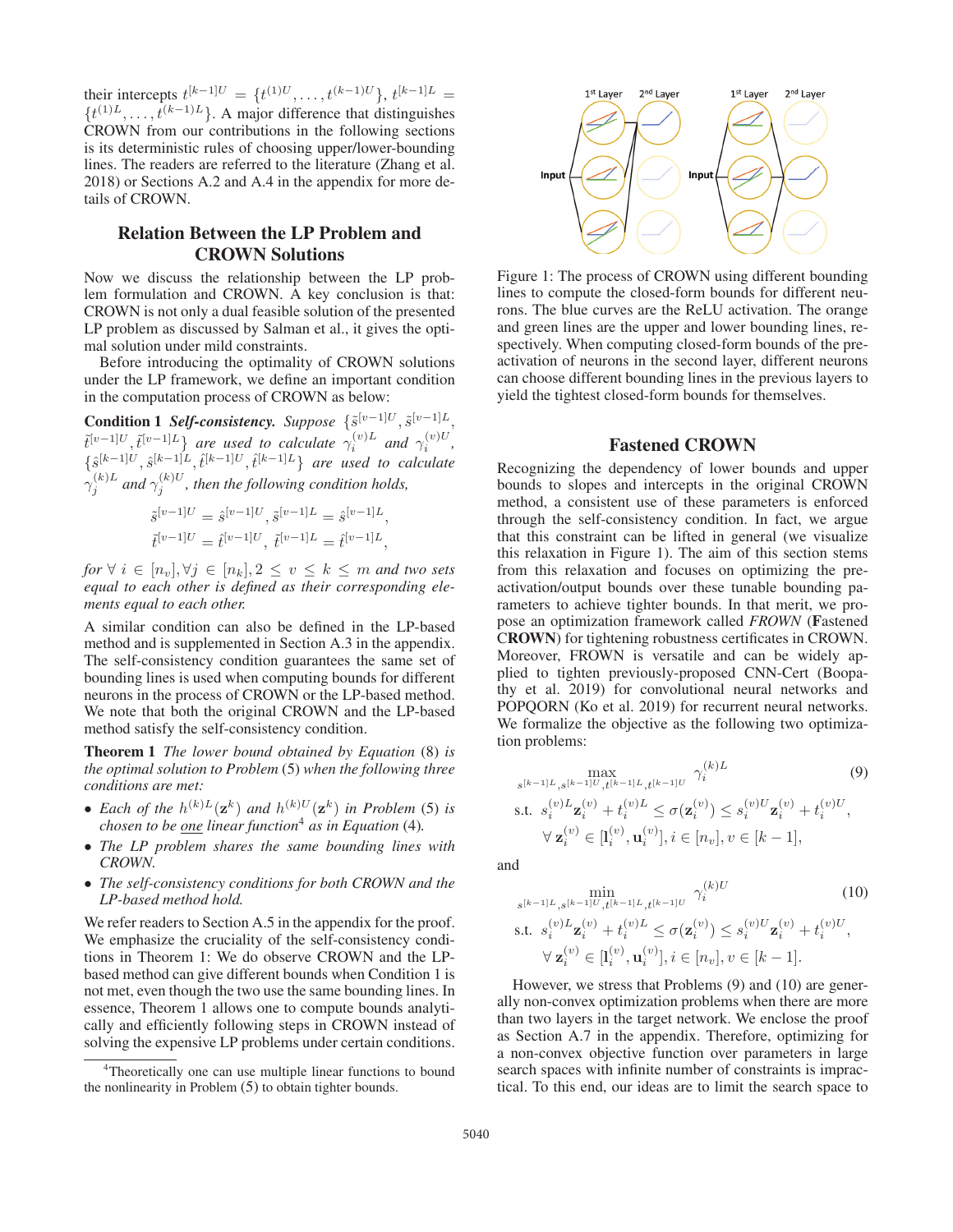Table 2: Search space of bounding lines for ReLU, Sigmoid, and Tanh functions. "Variable" is the optimization variable that characterizes the bounding line. "Range" is the feasible region of the variable. "-" indicates the case when the tightest bounding line is unique and chosen. The slope and intercept of ReLU upper-bounding line are always set to be  $s_0$  and  $t(s_0, l)$ , respectively.

| Nonlinearity                                                                                                                                                                                                               |                                                     | ReLU (Lower bnd.) |             |                | Sigmoid & Tanh (Upper bnd.) |                   |                        | Sigmoid & Tanh (Lower bnd.) |                        |                   |             |  |
|----------------------------------------------------------------------------------------------------------------------------------------------------------------------------------------------------------------------------|-----------------------------------------------------|-------------------|-------------|----------------|-----------------------------|-------------------|------------------------|-----------------------------|------------------------|-------------------|-------------|--|
| Pre-activation                                                                                                                                                                                                             | $l < 0 < u \quad 0 \leq l \leq u$<br>$l < u \leq 0$ |                   |             | $l < u \leq 0$ | l < 0 < u                   | $0 \leq l \leq u$ |                        | $l < u \leq 0$              | < 0 < u                | $0 \leq l \leq u$ |             |  |
| <b>Bounds</b>                                                                                                                                                                                                              |                                                     |                   |             |                | case 1                      | case 2            |                        |                             | case 3                 | case 4            |             |  |
| Variable                                                                                                                                                                                                                   | $\overline{\phantom{0}}$                            |                   |             |                |                             |                   | Œ1                     | $d_{2}$                     | a <sub>2</sub>         |                   |             |  |
| Range                                                                                                                                                                                                                      |                                                     | [0,1]             |             |                | $l_d, u$                    |                   | $\left  l, u \right $  | [l, u]<br>$ l, u_d $        |                        |                   |             |  |
| Slope                                                                                                                                                                                                                      | $s_0$                                               |                   | $s_0$       | $s_0$          | $\sigma'(d_1)$              | s <sub>0</sub>    | $\sigma'(d_1)$         | $(d_2)$<br>$\sigma'$        | $\sigma'(d_2)$         | $s_0$             | $s_0$       |  |
| Intercept                                                                                                                                                                                                                  | $t(s_0, l)$                                         |                   | $t(s_0, l)$ | $t(s_0,l)$     | $t(\sigma'(d_1), d_1)$      | $t(s_0, l)$       | $t(\sigma'(d_1), d_1)$ | $t(\sigma'(d_2), d_2)$      | $t(\sigma'(d_2), d_2)$ | $t(s_0, l)$       | $t(s_0, l)$ |  |
| Notes: Case 1 refers to $\sigma'(u)l + t(\sigma'(u), u) \ge \sigma(l)$ ; and case 2, otherwise. Case 3 refers to $\sigma'(l)u + t(\sigma'(l), l) \le \sigma(u)$ ; and case 4, otherwise. $s_0 =  \sigma(u) - \sigma(l) /2$ |                                                     |                   |             |                |                             |                   |                        |                             |                        |                   |             |  |
| $(u-l)$ , $t(s,y) = \sigma(y) - sy$ . $l_d$ and $u_d$ are defined as the abscissas of the points at which the tangent passes the left endpoint $(l, \sigma(l))$ and the right endpoint $(u, \sigma(u))$ .                  |                                                     |                   |             |                |                             |                   |                        |                             |                        |                   |             |  |
| respectively. $d_1$ and $d_2$ are the abscissas of the points of tangency. See Figure 2 for the visualization of $l_d$ , $u_d$ , $d_1$ and $d_2$ .                                                                         |                                                     |                   |             |                |                             |                   |                        |                             |                        |                   |             |  |



Figure 2: Illustration of the search space of bounding lines for Sigmoid and ReLU activation. See definitions of  $d_1, d_2, u_d, l_d$  in Table 2.

smaller ones. We present our solutions by first introducing the ideas of "tighter" bounding lines.

**Definition 1** Suppose  $\tilde{h}_i^{(k)L}(\mathbf{z}_i^{(k)}) = \tilde{s}_i^{(k)L}\mathbf{z}_i^{(k)} + \tilde{t}_i^{(k)L}$  and  $\hat{h}_i^{(k)L}(\mathbf{z}_i^{(k)}) = \hat{s}_i^{(k)L}\mathbf{z}_i^{(k)} + \hat{t}_i^{(k)L}$  are two lower-bounding *lines that satisfy*

$$
\begin{cases} \tilde{h}_i^{(k)L}(\mathbf{z}_i^{(k)}) > \hat{h}_i^{(k)L}(\mathbf{z}_i^{(k)}), \ \forall \ \mathbf{z}_i^{(k)} \in (l_i^{(k)}, \mathbf{u}_i^{(k)}) \\ \sigma(\mathbf{z}_i^{(k)}) \geq \tilde{h}_i^{(k)L}(\mathbf{z}_i^{(k)}), \ \forall \ \mathbf{z}_i^{(k)} \in [l_i^{(k)}, \mathbf{u}_i^{(k)}] \\ \text{then we say } \tilde{h}_i^{(k)L}(\mathbf{z}_i^{(k)}) = \tilde{s}_i^{(k)L} \mathbf{z}_i^{(k)} + \tilde{t}_i^{(k)L} \text{ is a tighter} \end{cases}
$$

 $lower-bounding$  line than  $\hat{h}_i^{(k)\tilde{L}}(\mathbf{z}_i^{(k)}) = \hat{s}_i^{(k)L}\mathbf{z}_i^{(k)} + \hat{t}_i^{(k)L}$ *for the nonlinear activation*  $\sigma$  *in the interval*  $[\mathbf{l}_i^{(k)}, \mathbf{u}_i^{(k)}]$ .

Similarly, we define a tighter upper-bounding line. Accordingly, the tightest bounding line refers to the  $\hat{h}_i^{(k)L}$  when there is, by definition, no tighter bounding line than itself. Note that the tightest bounding line may not be unique. For example, any line passing through the origin with a slope between 0 and 1 is a tightest lower-bounding line for the ReLU activation in an interval across the origin  $(l_i^{(v)} < 0 < u_i^{(v)}$ ).

With the notion of tightness, a straightforward idea is to adopt one of the tightest bounding lines in every layer for generally tighter closed-form pre-activation/output bounds. However, the proposition:

tighter bounding lines  $\Rightarrow$  tighter closed-form bounds

is not always true. We observe tighter bounding lines can sometimes lead to looser bounds. However, if we roll back to Condition 1, we can prove that it constitutes a sufficient condition for the proposition.

Theorem 2 *If the robustness of a neural network is evaluated by CROWN on two trials with two different sets of bounding lines characterized by*  $\{\tilde{s}^{[k-1]U}, \tilde{s}^{[k-1]L}, \tilde{t}^{[k-1]U}, \tilde{t}^{[k-1]L}\}$  *and*  $\{\hat{s}^{[k-1]U}, \hat{s}^{[k-1]L}, \hat{t}^{[k-1]U}, \hat{t}^{[k-1]L}\}$ , and in both of which *the self-consistency condition is met, then the closed-form bounds obtained via CROWN satisfy*

$$
\begin{aligned} &\gamma_i^{(k)L}(\hat{s}^{[k-1]U},\hat{s}^{[k-1]L},\hat{t}^{[k-1]U},\hat{t}^{[k-1]L})\geq\\ &\gamma_i^{(k)L}(\hat{s}^{[k-1]U},\hat{s}^{[k-1]L},\hat{t}^{[k-1]U},\hat{t}^{[k-1]L}),\\ &\gamma_i^{(k)U}(\hat{s}^{[k-1]U},\hat{s}^{[k-1]L},\hat{t}^{[k-1]U},\hat{t}^{[k-1]L})\leq\\ &\gamma_i^{(k)U}(\hat{s}^{[k-1]U},\hat{s}^{[k-1]L},\hat{t}^{[k-1]U},\hat{t}^{[k-1]L}), \end{aligned}
$$

 $for \; \forall \; i \; \in \; [n_k]$ , when bounding lines determined  $by \{\tilde{s}^{[k-1]U}, \tilde{s}^{[k-1]L}, \tilde{t}^{[k-1]U}, \tilde{t}^{[k-1]L}\}$  are the same as *or tighter than those determined by*  $\{ \hat{s}^{[k-1]U}, \hat{s}^{[k-1]L}, \}$  $\hat{t}^{[k-1]U}, \hat{t}^{[k-1]L}$ .

Proof: The self-consistency guarantees the optimality of bounds given by CROWN to the corresponding LP problem (5) according to Theorem 1. As the use of tighter bounding lines in Problem (5) narrows the feasible set, the optimal value of Problem (5) (lower pre-activation/output bound) will stay or grow larger, which means the lower bound given by CROWN will stay or grow larger. Similar arguments extend to tightened upper bounds.

Till now, we have confirmed the connection between the tightest bounding lines and the tightest CROWN preactivation/output bound under Condition 1. In addition, we manage to prove Theorem 2 under a weaker condition (see its proof in Section A.6 in the appendix).

Condition 1 is too strong a condition for our proposed optimization framework to be practical. Actually we propose to improve CROWN by breaking Condition 1. Our problem can be eased by only considering the dependency of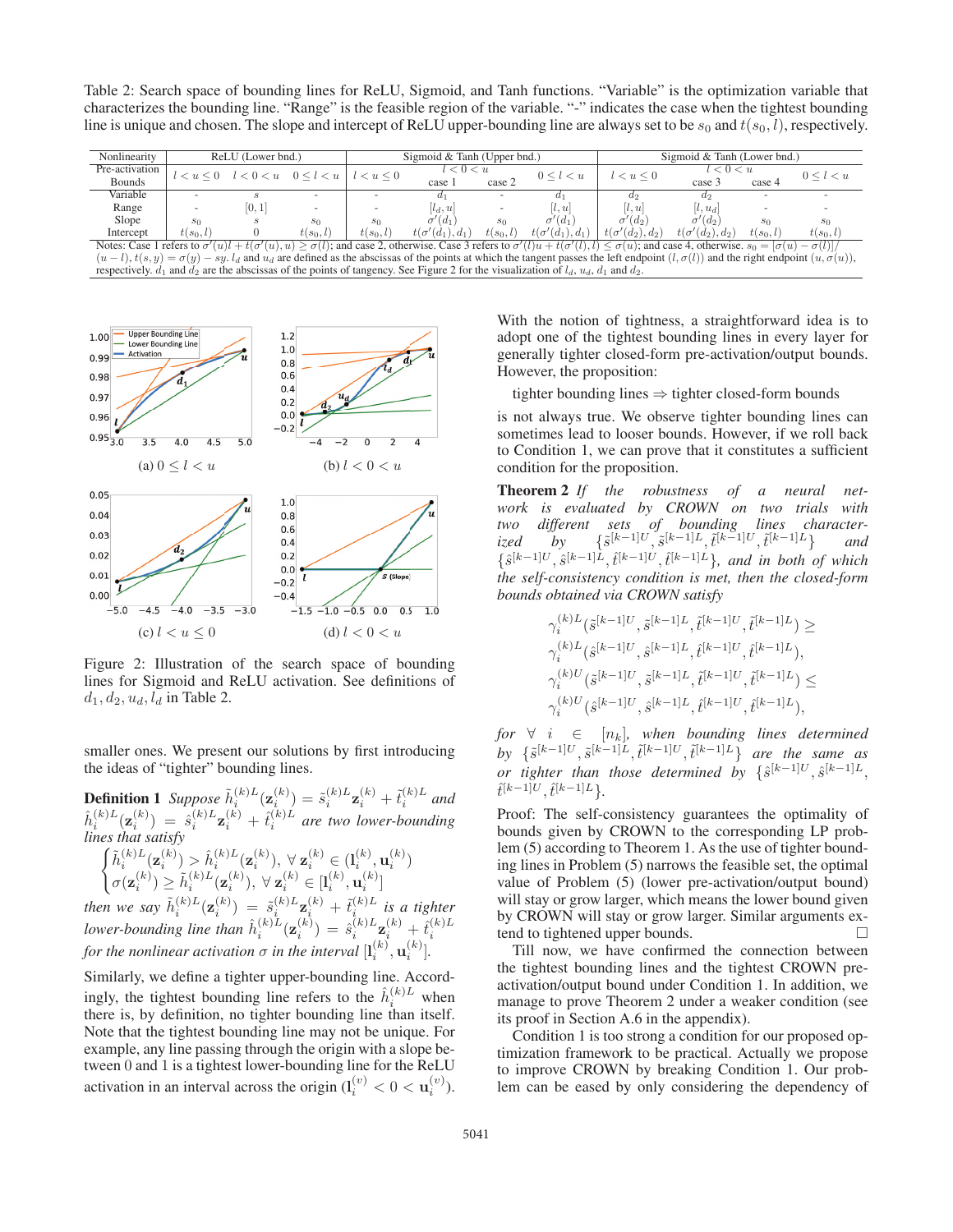closed-form pre-activation/output bounds on the intercepts (with the slopes fixed). We provide the following theorem:

Theorem 3 *If the robustness of a neural network is evaluated by CROWN on two trials with bounding lines*  $characterized$  by  $\{s^{[k-1]U}, s^{[k-1]L}, \tilde{t}^{[k-1]U}, \tilde{t}^{[k-1]L}\}$  and  ${s^{[k-1]U},s^{[k-1]L},\hat{t}^{[k-1]U},\hat{t}^{[k-1]L}\}$ , then the closed-form *bounds obtained via CROWN satisfy*

γ(k)<sup>L</sup> <sup>i</sup> (s[k−1]<sup>U</sup> , s[k−1]L,t ˜[k−1]<sup>U</sup> ,t ˜[k−1]L) ≥ γ(k)<sup>L</sup> <sup>i</sup> (s[k−1]<sup>U</sup> , s[k−1]L,t ˆ[k−1]<sup>U</sup> ,t ˆ[k−1]L), γ(k)<sup>U</sup> <sup>i</sup> (s[k−1]<sup>U</sup> , s[k−1]L,t ˜[k−1]<sup>U</sup> ,t ˜[k−1]L) ≤ γ(k)<sup>U</sup> <sup>i</sup> (s[k−1]<sup>U</sup> , s[k−1]L,t ˆ[k−1]<sup>U</sup> ,t ˆ[k−1]L),

 $f \circ \forall i \in [n_k]$ , when  $\tilde{t}^{(v-1)L} \geq \tilde{t}^{(v-1)L}$  and  $\tilde{t}^{(v-1)U} \preccurlyeq \tilde{t}^{(v-1)U}$ ,  $\forall v \in [k-1]$ .

This theoretical guarantee limits the freedom in choosing the intercepts: we should always choose upper-bounding lines with smaller intercepts and lower-bounding lines with larger intercepts if different bounding lines are allowed for different network neurons. Note that this conclusion holds under no assumptions on the choice of bounding lines and hence can be used to instruct how to choose bounding lines in FROWN. We demonstrate Theorem 3 can be used to reduce the search space of the upper (or lower) bounding line to one that can be characterized by a single variable continuously in Appendix Section A.8. This enables the usage of gradient-based method to search over candidate bounding lines to obtain tighter bounds. We further limit the search space to the tightest bounding lines (which is a subset of the search space narrowed only by Theorem 3) as demonstrated in Table 2 and exemplified in Figure 2 in order to simplify implementation. We emphasize that this limit is not necessary. FROWN can be readily generalized to the case in which the search space is reduced only by Theorem 3, and the obtained bounds should be even tighter as the search space is larger. Since the tightest bounding lines defined in Table 2 automatically satisfy the optimization constraints in Problems (9) and (10), the constrained optimization problems are then converted to unconstrained ones. Furthermore, notice that the objective functions in the two problems are differentiable to bounding line parameters. This allows us to solve the problems by projected gradient descent (Nesterov 2014) (see details in Appendix Section A.9).

By and large, given an  $m$ -layer network  $F$ , input sample  $\mathbf{x}_0 \in \mathbb{R}^n$ ,  $l_p$  ball parameters  $p \geq 1$ , and  $\epsilon \geq 0$ , for  $\forall j \in \mathbb{R}$  $[n_m]$ ,  $1/q = 1 - 1/p$ , we can compute two fixed values  $\gamma_i^L$  and  $\gamma_i^U$  such that  $\forall$ **x**  $\in \mathbb{B}_p(\mathbf{x}_0, \epsilon)$ , the inequality  $\gamma_i^L \leq$  $F_j(\mathbf{x}) \leq \gamma_i^U$  holds. Suppose the label of the input sequence is i, the largest possible lower bound  $\epsilon_i$  of untargeted and targeted (target class  $j$ ) attacks is found by solving:

Untargeted:  $\epsilon_i = \max_{\epsilon} \epsilon$ , s.t.  $\gamma_i^L(\epsilon) \geq \gamma_j^U(\epsilon)$ ,  $\forall j \neq i$ . Targeted:  $\hat{\epsilon}(i,j) = \max_{\epsilon} \epsilon$ , s.t.  $\gamma_i^L(\epsilon) \geq \gamma_j^U(\epsilon)$ .

We conduct binary search procedures to compute the largest possible  $\epsilon_i$  (or  $\hat{\epsilon}$ ).

### Experimental Results

Overview. In this section, we aim at comparing the LPbased method<sup>5</sup> and FROWN as two approaches to improve CROWN. We allow the LP-based method to use more than one bounding lines (which also increases computation cost) in order to make improvement on CROWN. Specifically, two lower-bounding lines are considered for ReLU networks while up to three upper/lower-bounding lines are adopted for Sigmoid (or Tanh) networks in the LP-based method (more details supplemented as Section A.4 in the appendix). On the other hand, FROWN improves CROWN solutions by optimizing over the bounding lines to give tighter bounds. These two approaches are evaluated and compared herein by both the safeguarded regions they certify and their time complexity. We run the LP-based method on a single Intel Xeon E5-2640 v3 (2.60GHz) CPU. We implement our proposed method FROWN using PyTorch to enable the use of an NVIDIA GeForce GTX TITAN X GPU. However, we time FROWN on a single Intel Xeon E5-2640 v3 (2.60GHz) CPU when comparing with the LP-based method for fair comparisons. We leave the detailed experimental set-ups and complete experimental results to Appendix Section A.9.

Experiment I. In the first experiment, we compare the improvements of FROWN and the LP-based method over CROWN on sensorless drive diagnosis networks <sup>6</sup> and MNIST classifiers. We present their results in Table 3. As shown in the table, we consider ReLU and Sigmoid (results of Tanh networks are included in Appendix Section A.9) networks that are trained independently on two datasets. The size of the networks ranges from 3 layers to 20 layers and 20 neurons to 100 neurons. We remark that even on networks with only 100 neurons, the LP-based method scales badly and is unable to provide results in 100 minutes for only one image. The improved bounds in Table 3 verify the effectiveness of both FROWN and LP-based approach in tightening CROWN results. Specifically, an up to 93% improvement in the magnitude of bounds is witnessed on sensorless drive diagnosis networks. And in general, the deeper the target network is, the greater improvement can be achieved. When comparing FROWN to the LP-based method, it is demonstrated that FROWN computes bounds up to two orders of magnitudes faster than the LP-based method and is especially advantageous when certifying  $l_1$ -norm regions. On the other hand, while the LP-based method gives larger certified bounds for ReLU networks in most cases, FROWN certifies larger bounds for Sigmoid and Tanh networks.

Experiment II. In our second experiment, we compute the robustness certificate on CIFAR10 networks that have 2048 neurons in each layer. With the width of neural networks, the LP-based method is unusable due to its high computationalcomplexity. Therefore, we only show the improvements FROWN has brought to the original CROWN solutions. In

<sup>&</sup>lt;sup>5</sup>The highly-efficient Gurobi LP solver is adopted here.

<sup>6</sup> https://archive.ics.uci.edu/ml/datasets/Dataset+for+ Sensorless+Drive+Diagnosis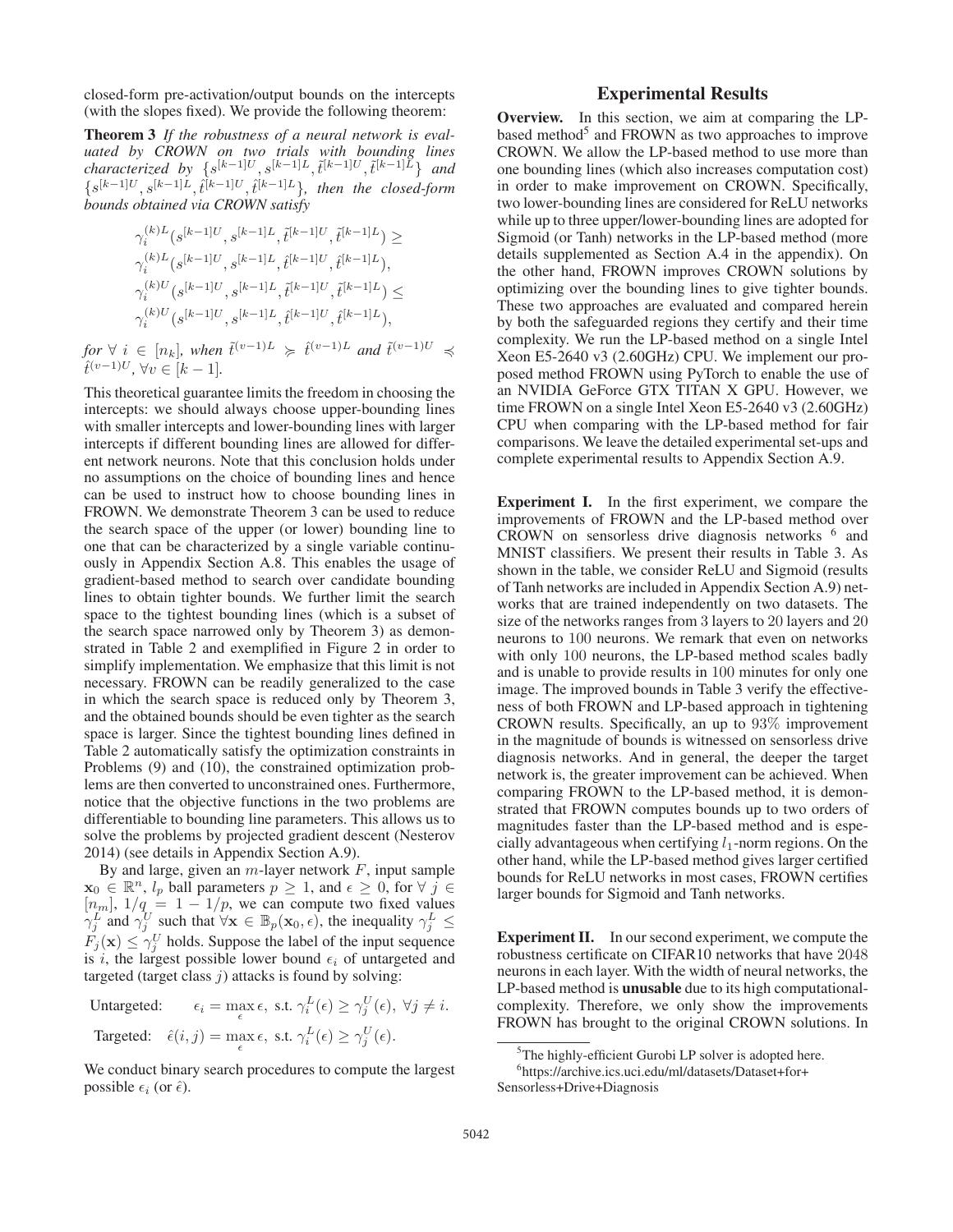Table 3: (Experiment I) Averaged certified  $l_{\infty}$  bounds and  $l_p$  bounds  $(p = 1, 2, \infty)$  of Sensorless Drive Diagnosis classifiers and MNIST classifiers, respectively. "N/A" indicates no results can be obtained in the given runtime. The up arrow "↑" means " more than". " $m \times [N] \sigma$ " means an m-layer network with N neurons and  $\sigma$  activation.

| Sensorless Drive Diagnosis classifiers |                |                         |              |        |              |                 |              |                         |                                          |  |  |  |
|----------------------------------------|----------------|-------------------------|--------------|--------|--------------|-----------------|--------------|-------------------------|------------------------------------------|--|--|--|
| Network                                | p              | <b>Certified Bounds</b> |              |        | Improvement  |                 |              | Avg. Time per Image (s) | Speedups of                              |  |  |  |
|                                        |                | <b>CROWN</b>            | <b>FROWN</b> | LP     | <b>FROWN</b> | $\overline{LP}$ | <b>FROWN</b> | $\overline{LP}$         | FROWN over LP                            |  |  |  |
| $4 \times 20$ ReLU                     |                | 0.2019                  | 0.2247       | 0.2269 | 11.27%       | 12.38%          | 0.35         | 0.96                    | 2.8X                                     |  |  |  |
| $8 \times [20]$ ReLU                   | $\infty$       | 0.2094                  | 0.2365       | 0.2526 | 12.95%       | 20.66%          | 1.81         | 4.19                    | 2.3 X                                    |  |  |  |
| $12 \times [20]$ ReLU                  |                | 0.1996                  | 0.2496       | 0.2740 | 25.05%       | 37.28%          | 4.39         | 9.46                    | 2.2 X                                    |  |  |  |
| $[20]$ Sigmoid<br>$4 \times$           |                | 0.1019                  | 0.1418       | 0.1388 | 39.08%       | 36.21%          | 0.74         | 2.11                    | 2.8X                                     |  |  |  |
| $8 \times [20]$ Sigmoid                | $\infty$       | 0.0858                  | 0.1618       | 0.1626 | 88.62%       | 89.59%          | 4.15         | 32.15                   | 7.7X                                     |  |  |  |
| $12 \times [20]$ Sigmoid               |                | 0.0782                  | 0.1510       | 0.1081 | 93.06%       | 38.22%          | 8.71         | 152.91                  | 17.6 X                                   |  |  |  |
| <b>MNIST</b> classifiers               |                |                         |              |        |              |                 |              |                         |                                          |  |  |  |
| $5 \times [20]$                        | 1              | 3.8018                  | 4.0835       | 4.2215 | 7.41%        | $11.04\%$       | 1.69         | 195.07                  | 115.5X                                   |  |  |  |
| ReLU                                   | $\overline{2}$ | 0.5346                  | 0.5710       | 0.5587 | 6.81%        | 4.52%           | 1.12         | 41.63                   | 37.1 X                                   |  |  |  |
|                                        | $\infty$       | 0.0261                  | 0.0278       | 0.0287 | 6.52%        | $9.89\%$        | 1.26         | 11.93                   | 9.5 X                                    |  |  |  |
| $20 \times [20]$                       | 1              | 2.3853                  | 3.1062       | 3.1735 | 30.22%       | 33.04%          | 35.53        | 1301.11                 | 36.6X                                    |  |  |  |
| ReLU                                   | $\sqrt{2}$     | 0.3656                  | 0.4925       | 0.5074 | 34.71%       | 38.78%          | 31.10        | 229.87                  | 7.4X                                     |  |  |  |
|                                        | $\infty$       | 0.0183                  | 0.0240       | 0.0245 | 30.84%       | 33.75%          | 43.31        | 199.40                  | 4.6 X                                    |  |  |  |
| $5 \times [20]$                        | 1              | 1.8009                  | 2.1340       | 2.1126 | 18.49%       | 17.31%          | 1.75         | 310.27                  | 177.2 X                                  |  |  |  |
| Sigmoid                                | $\overline{2}$ | 0.3100                  | 0.3581       | 0.3417 | 15.51%       | 10.20%          | 1.23         | 44.00                   | 35.9 X                                   |  |  |  |
|                                        | $\infty$       | 0.0153                  | 0.0174       | 0.0170 | 13.94%       | 11.11%          | 1.39         | 17.19                   | 12.4 X                                   |  |  |  |
| $20 \times [20]$                       | 1              | 1.5348                  | 1.9779       | 1.9730 | 28.87%       | 28.55%          | 31.80        | 4904.99                 | 154.3 X                                  |  |  |  |
| Sigmoid                                | $\overline{2}$ | 0.2524                  | 0.3261       | 0.2657 | 29.21%       | 5.28%           | 31.77        | 1354.54                 | 42.6 X                                   |  |  |  |
|                                        | $\infty$       | 0.0131                  | 0.0166       | 0.0153 | 27.01%       | 17.12%          | 44.86        | 1859.68                 | 41.5 X                                   |  |  |  |
| $5 \times [100]$                       | 1              | 3.8928                  | 4.2343       | N/A    | $8.77\%$     | N/A             | 13.11        | 6000.001                | 457.8X <sup>1</sup>                      |  |  |  |
| ReLU                                   | $\overline{2}$ | 0.5499                  | 0.5789       | 0.5934 | 5.28%        | 7.91%           | 10.90        | 826.79                  | 75.9 X                                   |  |  |  |
|                                        | $\infty$       | 0.0261                  | 0.0276       | 0.0278 | 5.85%        | $6.57\%$        | 10.42        | 446.07                  | 42.8 X                                   |  |  |  |
|                                        | 1              | 3.5509                  | 3.9907       | N/A    | 12.38%       | N/A             | 55.07        | 10000.001               | 181.6X <sup>1</sup>                      |  |  |  |
| $7 \times [100]$<br>ReLU               | $\overline{2}$ | 0.4997                  | 0.5347       | N/A    | $7.01\%$     | N/A             | 49.49        | 10000.001               | 202.1 X <sup><math>\uparrow</math></sup> |  |  |  |
|                                        | $\infty$       | 0.0241                  | 0.0258       | N/A    | $7.09\%$     | N/A             | 44.94        | 10000.001               | 222.5 X <sup>+</sup>                     |  |  |  |
| $5 \times [100]$                       | 1              | 2.0998                  | 2.5184       | N/A    | 19.93%       | N/A             | 13.64        | 10000.001               | $733.0 X+$                               |  |  |  |
|                                        | $\overline{2}$ | 0.3233                  | 0.3774       | 0.2494 | 16.74%       | $-22.84%$       | 12.38        | 9368.58                 | 757.1 X                                  |  |  |  |
| Sigmoid                                | $\infty$       | 0.0156                  | 0.0186       | 0.0177 | 18.76%       | 13.10%          | 13.09        | 1319.25                 | 100.8X                                   |  |  |  |
| $7 \times [100]$<br>Sigmoid            | 1              | 1.7294                  | 2.2380       | N/A    | 29.40%       | N/A             | 48.96        | 10000.001               | $204.3 X+$                               |  |  |  |
|                                        | $\overline{2}$ | 0.2833                  | 0.3427       | N/A    | 20.96%       | N/A             | 42.04        | 10000.001               | 237.9 X <sup>+</sup>                     |  |  |  |
|                                        | $\infty$       | 0.0140                  | 0.0168       | N/A    | 19.96%       | N/A             | 42.00        | 10000.001               | 238.1 X <sup><math>\uparrow</math></sup> |  |  |  |

Table 4: (Experiment II) Averaged certified  $l_p$  bounds of different classifiers on CIFAR10 Networks.

| Network           |          | Certified Bounds |              | Improve- | Network                   |          | <b>Certified Bounds</b> |              | Improve-  | Network                 |          | Certified Bounds |              | Improve-  |
|-------------------|----------|------------------|--------------|----------|---------------------------|----------|-------------------------|--------------|-----------|-------------------------|----------|------------------|--------------|-----------|
|                   |          | ™ROWN            | <b>FROWN</b> | ment     |                           | D        | <b>ROWN</b>             | <b>FROWN</b> | ment      |                         |          | <b>CROWN</b>     | <b>FROWN</b> | ment      |
| $4 \times [2048]$ |          | .5460            | 7.5989       | $0.70\%$ | $6 \times [2048]$<br>ReLU |          | 4.5990                  | 4.7241       | 2.72%     | $8 \times 2048$<br>ReLU |          | 4.2349           | 4.9416       | $16.69\%$ |
|                   |          | J.6175           | 0.6303       | 2.09%    |                           |          | 0.3745                  | 0.3723       | $-0.60\%$ |                         |          | 0.3476           | 0.3809       | 9.59%     |
| ReLU              | $\infty$ | 0.0151           | 0.0157       | 4.14%    |                           | $\infty$ | 0.0092                  | 0.0093       | 0.95%     |                         | $\infty$ | 0.0087           | 0.0094       | 8.83%     |
| $4 \times [2048]$ |          | 3.6558           | 4.4726       | 22.34%   | $6 \times [2048]$         |          | .5093                   | .8430        | 22.11%    | $8 \times 2048$         |          | .2875            | .6862        | 30.97%    |
|                   |          | 1.2847           | 0.3353       | 7.77%    |                           |          | 0.1180                  | 0.1448       | 22.71%    |                         |          | 0.1006           | 0.1295       | 28.65%    |
| Sigmoid           | $\infty$ | J.0069           | 0.0082       | 18.33%   | Sigmoid                   | $\infty$ | 0.0029                  | 0.0035       | $21.03\%$ | Sigmoid                 | $\infty$ | 0.0024           | 0.0033       | 37.65%    |

this experiment, we further speed up FROWN by optimizing neurons in a layer group by group, instead of one by one, and we provide a parameter to balance the trade-off between tightness of bounds and time cost in FROWN(see details in Appendix Section A.10). We observe consistent trends on CIFAR10 networks: the deeper the neural network is, the more significant improvement can be made by FROWN in tightening CROWN solutions. Notably, an up to 38% improvement in certified bounds is achieved when considering  $l_{\infty}$ -norm balls in Sigmoid networks.

### **Discussion**

Overall, we have shown the trade-off between the computational costs and certified adversarial distortions in ReLU networks: the LP-based approach certifies larger bounds than FROWN at the cost of 2 to 178 times longer runtime. However, the LP-based approach suffers poor scalability and soon becomes computationally infeasible as the network grows deeper or wider. In contrast, FROWN manages to increase the certified region of CROWN much more efficiently and wins over the LP-based approach in almost all Sigmoid/Tanh networks. Notably, in some cases, the LP-based method gives even worse result than CROWN (those with negative improvements). We conclude two possible reasons: i) the Gurobi LP solver is not guaranteed to converge to the optimal solution and ii) statistical fluctuations caused by random sample selections. More discussions on this are included in Appendix Section A.9.